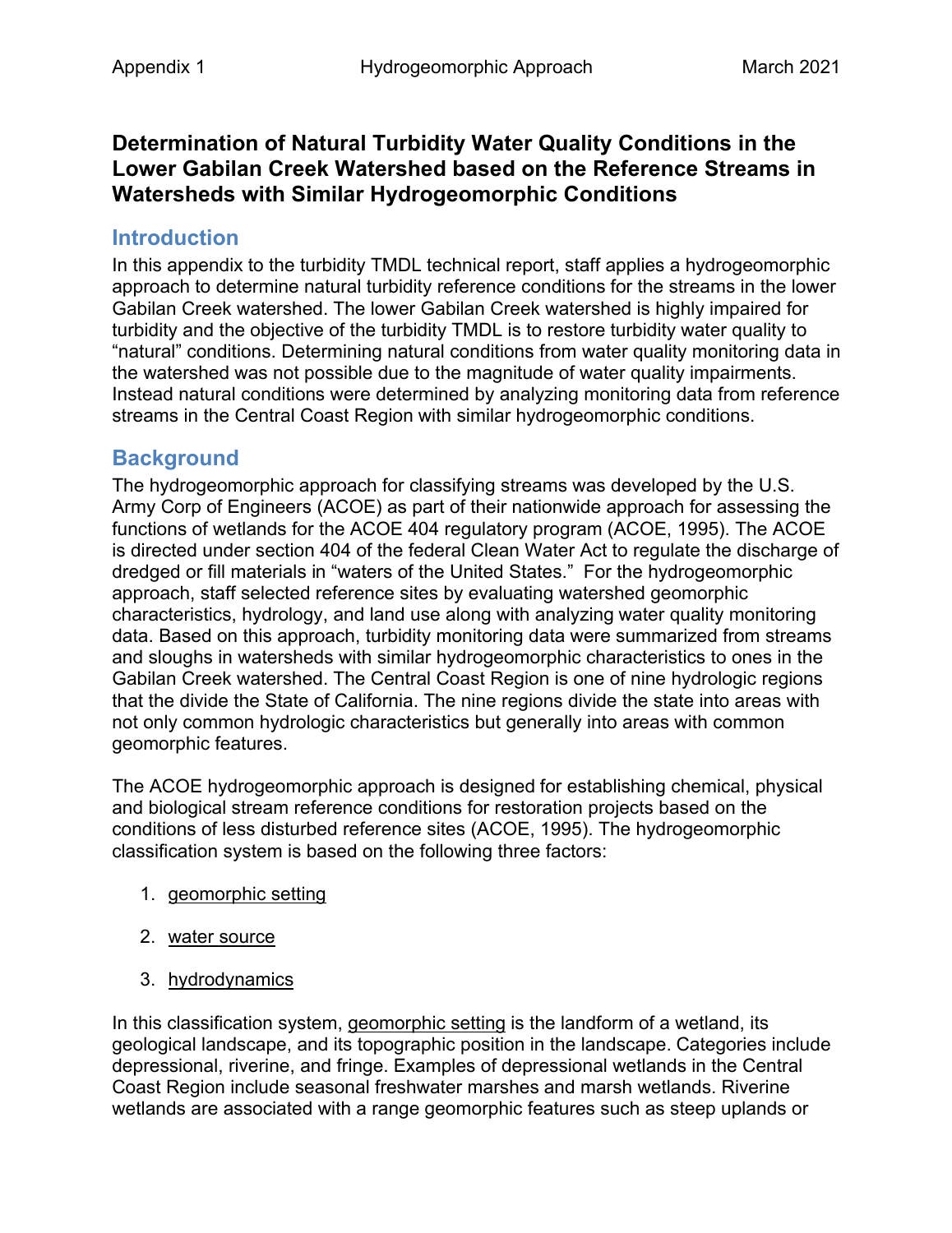low velocity streams in floodplains. Fringe wetlands are found along lakes and estuaries.

Water source is described as the location of water before it enters the wetland and sources include precipitation, lateral upstream or upslope surface flows, and groundwater. Flows can be a combination of all three types such as both groundwater and lateral upstream or upslope surface flow and in some waters may include all three types of flows. Wetlands generally have a dominance of one type of water source.

Hydrodynamics is the energy level of the moving water and the direction of the flow in a wetland. For example, the level of water energy of a wetland on a river floodplain is naturally much lower than a fast-flowing steeper gradient mountain stream. Categories of hydrodynamic direction are illustrated below in Figure 1 and are described as follows.

- a) Vertical Fluctuations are upward and downward movement of water in a wetland normally caused by evapotranspiration and precipitation. Depressional wetlands are examples of waters with vertical fluctuations of water.
- b) Unidirectional Flow are horizontal surface and subsurface flows and energy can vary.
- c) Bidirectional Flow are horizontal across the surface and examples are salt marshes and sloughs. Bidirectional flows are generally low velocity.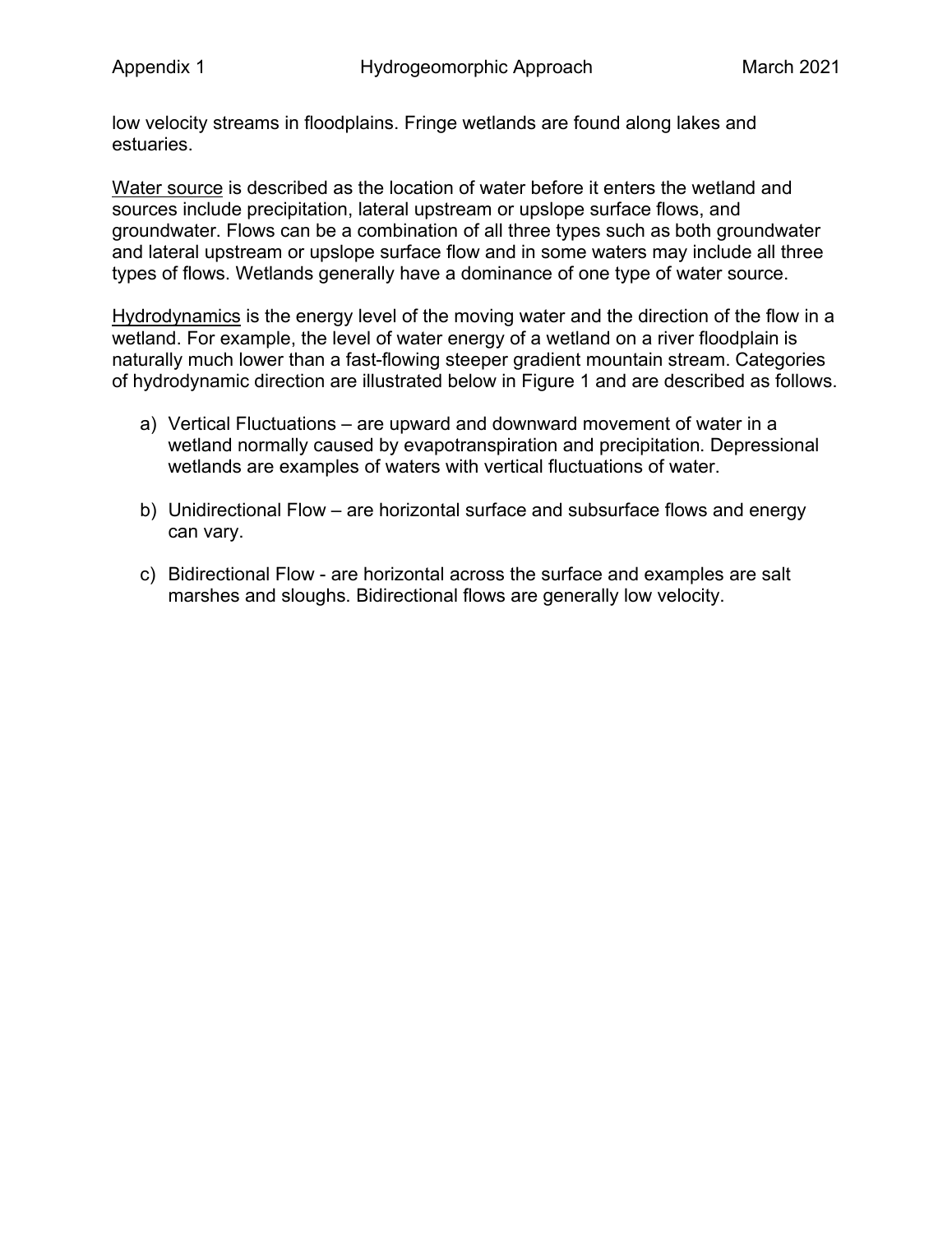

Figure 1. Illustration of categories of hydrodynamics based on dominant flow pattern (source: ACOE, 1995).

# **Methods**

The purpose of this study is to determine natural turbidity water quality levels from reference sites outside of the lower Gabilan Creek watershed using the hydrogeomorphic approach for identifying reference site. The following steps were taken to identify reference sites and summarized turbidity monitoring data.

- 1) Identify the hydrogeomorphic characteristics of wetlands in the lower Gabilan Creek watershed;
- 2) Identify wetlands and watersheds with similar hydrogeomorphic characteristics and identify reference monitoring sites; and
- 3) Compile and summarize monitoring data from reference sites.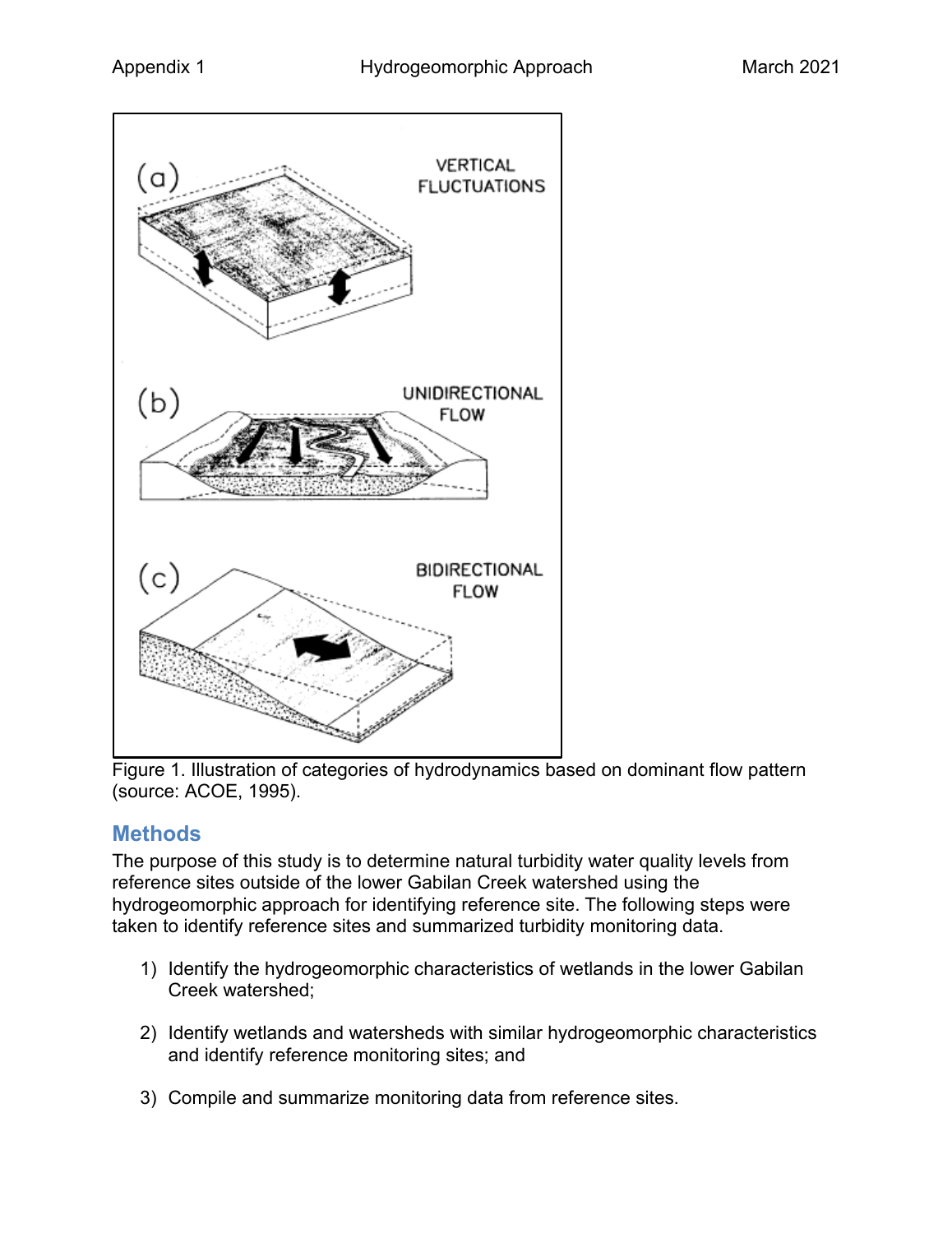#### **1) The Hydrogeomorphic Characteristics of the Lower Gabilan Creek Watershed**

The following is a summary of the hydrogeomorphic characteristics of turbidity impaired waters in the lower Gabilan Creek watershed. Information used to develop this summary is from the watershed section of the TMDL technical report, watershed studies, and from field visits to the watershed. Information was also gathered from discussions with staff and stakeholders knowledgeable of the watershed.

The geomorphic setting of the lower/impaired sections of the Gabilan Creek watershed is flat alluvial valley landform below coastal foothill mountains. Stream channels in the watershed are characterized in a detailed study on the Reclamation Canal watershed (MCWRA, 2005) and the results are of this study are also included in the TMDL technical report.

Streams in in the lower Gabilan Creek watershed are perennial and supported naturally in large part by baseflow, which is groundwater entering streams along, runoff from precipitation. The watershed has natural intermittent stream flows from upland areas that drain to the lower valley. The watershed is highly modified and has anthropogenic inputs from urban stormwater, agricultural tile drains, and large surface water pumps. Surface stormwater runoff occurs after storm events but is enhanced in the watershed due to impervious surfaces in the developed urban and agricultural areas. Although the lower Gabilan Creek watershed is highly modified and has significant anthropogenic inputs, the predominant natural year-round water source in lower perennial streams appears to be baseflow.

In the lower Gabilan Creek watershed, streams generally flow in a northwesterly direction from the Gabilan Mountains towards the ocean across a low gradient alluvial plain. Waters at the base of the lower Gabilan Creek watershed flood plain are naturally slow-moving sloughs. Stream velocities diminish when the streams reach the slough systems at the bottom of the watershed in the Tembladero Slough and the Old Salinas River. The Old Salinas River and lower Tembladero Slough are brackish sloughs with tidal influence and depending on the tides, their flows can be bidirectional. Tide gates separate the Old Salinas River slough at the very bottom of the watershed from Moss Landing harbor and ultimately the Pacific Ocean. The tide gates are very old and separate some tidal inflows but not all and waters in the lower sloughs tend to be saline, which indicates bidirectional flow.

- 1. Perennial riverine wetlands in the lower river reaches of an alluvial part of the watershed with slow moving unidirectional flows. In the Gabilan Creek watershed this type of wetland includes:
	- a. Lower Gabilan Creek
	- b. Natividad Creek
	- c. Alisal Creek
	- d. Salinas Reclamation Canal
	- e. Tembladero Slough (upper reach)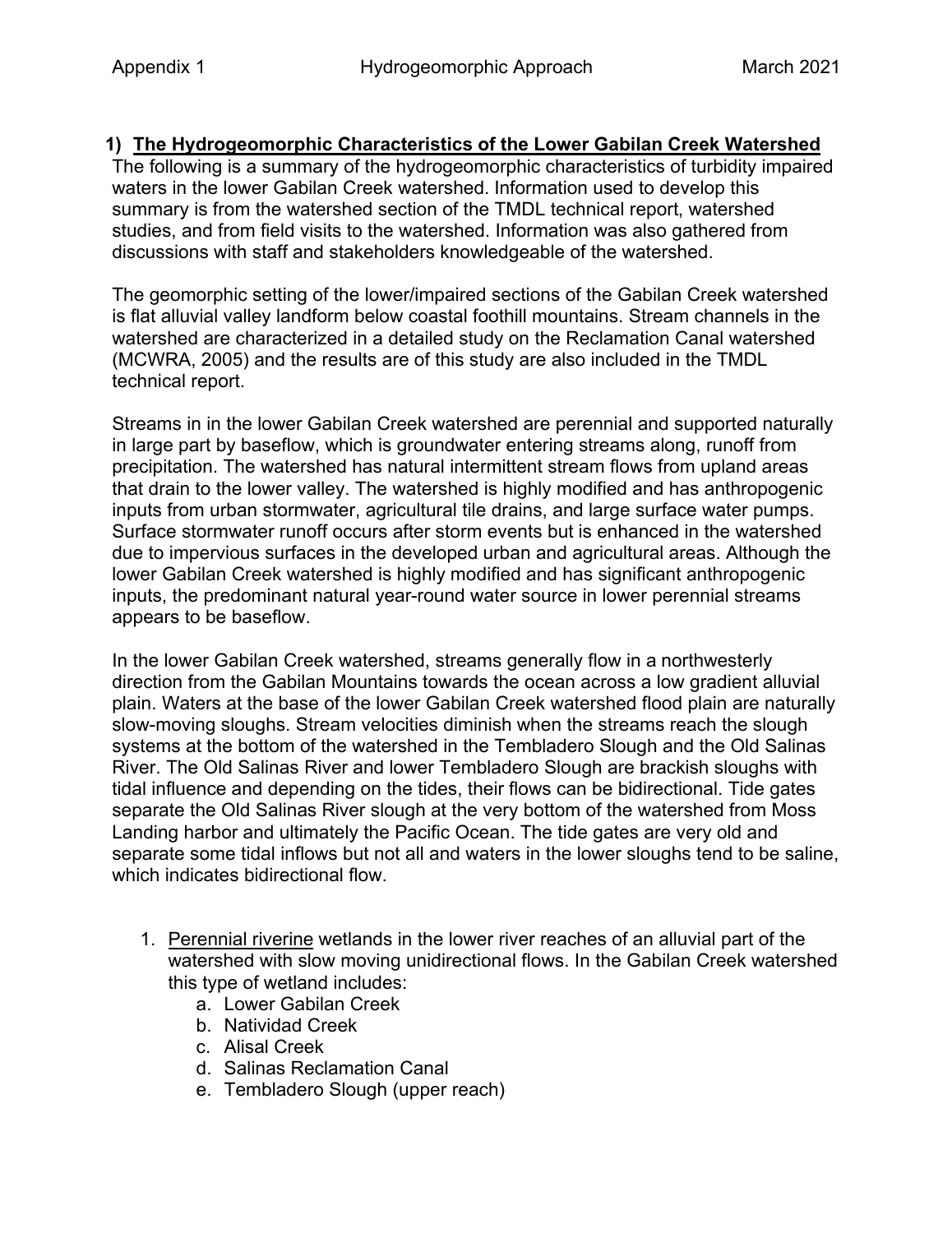- f. Merritt Ditch
- g. Espinosa Slough
- h. Santa Rita Creek
- 2. Sloughs with slow-moving river dominant flows. In the Gabilan Creek watershed, this type of wetland includes:
	- a. Tembladero Slough (lower reach tidally influenced)
	- b. Old Salinas River Channel (tidally influenced)
	- c. Alisal Slough (freshwater slough)

### **2) Identification of Reference Monitoring Sites:**

Reference monitoring sites were select from stream in watersheds with similar hydrogeomorphic characteristics to the Gabilan Creek watershed. The reference sites were identified using a GIS model of the Central Coast Region along with staff knowledge and experience monitoring and assessing central coast streams. Key characteristics analyzed in the GIS model include slope and stream gradients, physical geology, topography, land use, and stream hydrology. Climatic characteristics were not included in the GIS model since the watersheds identified share the same regional coastal Mediterranean climate, which is influenced by their proximity to the Pacific Ocean.

Reference watersheds were identified with similar geomorphology, land use, and hydrology to the Gabilan Creek watershed. These are watersheds with mountainous headwaters draining to alluvial valleys and the valleys have slow moving perennial streams supported by groundwater baseflow along with some year-round anthropogenic inputs. These streams outlet on the coast into estuarine bays. Land uses are mixed with developed irrigated agriculture and urban areas. The surrounding foothills generally have a mix of native plant communities and rangeland. Watersheds identified with these characteristics from north to south in the region include the Pajaro River, San Luis Creek, Pismo Creek, Santa Maria River, Santa Ynez River, and South Coastal watersheds. Reference watershed streams and monitoring sites are listed in [Table 1](#page-6-0) along with their hydrogeomorphic category.

#### **3) Results**

Water quality monitoring data from the perennial riverine reference sites are summarized in **Error! Not a valid bookmark self-reference.** and from slough systems are summarized in **Error! Not a valid bookmark self-reference.**. Staff analyzed the quartile ranges of the monitoring data at reference sites and summarized the averages of the site quartile values. For example, the monitoring data summary in **Error! Not a valid bookmark self-reference.** indicates that the perennial stream reference sites have an average year-round median turbidity of 8 NTU, an average dry season median turbidity of 6 NTU, and an average wet season median turbidity of 11 NTU. Monitoring data from slough reference is limited to only two sites that have an average year-round median turbidity of 32 NTU, an average dry season median turbidity of 22 NTU, and an average wet season median turbidity of 37 NTU.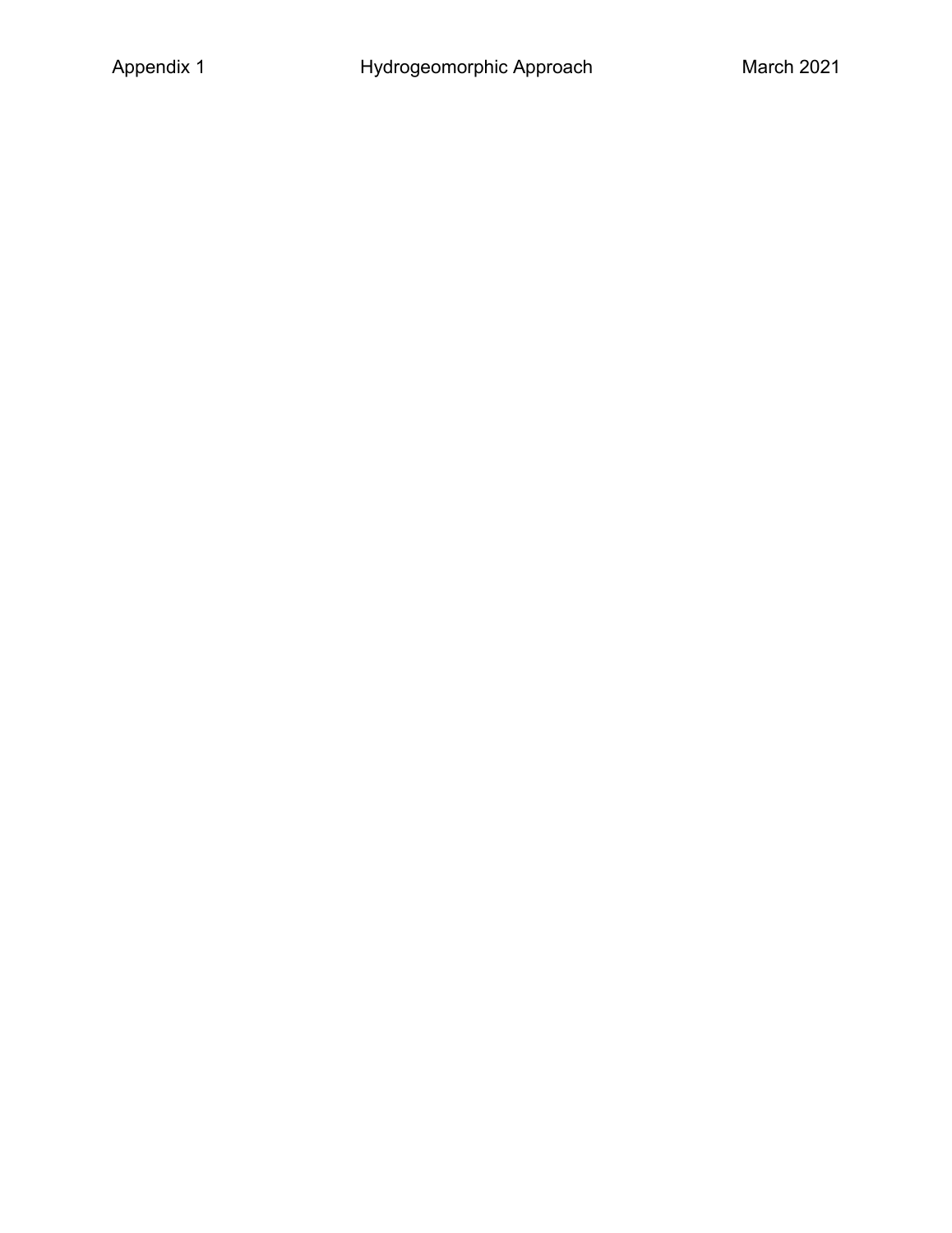| <b>Reference Waterbody</b>                      | <b>Monitoring Site ID(s)</b> | Hydrogeomorphic<br>Category |  |
|-------------------------------------------------|------------------------------|-----------------------------|--|
| <b>Lower Uvas Creek</b>                         | 305CAN, 305CAR               | Perennial riverine          |  |
| <b>Watsonville Slough</b>                       | 305WSA                       | Slough                      |  |
| Lower Pajaro River                              | 305CHI                       | Perennial riverine          |  |
| Salsipuedes Creek                               | 305COR                       | <b>Perennial riverine</b>   |  |
| <b>Lower Llagas Creek</b>                       | 305LCS                       | Perennial riverine          |  |
| San Juan Creek                                  | 305SJA, 305SJN               | Perennial riverine          |  |
| <b>Watsonville Creek</b><br>(Elkhorn Slough)    | 306WAC                       | Perennial riverine          |  |
| <b>Chorro Creek</b>                             | 310CCC, 310TWB               | Perennial riverine          |  |
| San Luis Obispo Creek                           | 310PRE, 310SLB               | Perennial riverine          |  |
| Pismo Creek                                     | 310PIS                       | Perennial riverine          |  |
| Oso Flaco Creek                                 | 312OFN                       | Perennial riverine          |  |
| Orcutt Creek (at<br>Highway 1)                  | 312ORI                       | <b>Perennial riverine</b>   |  |
| Lower San Antonio<br>Creek                      | 313SAI                       | <b>Perennial riverine</b>   |  |
| Santa Lucia Canyon-<br><b>Santa Ynez River</b>  | 314SYN, 314SYF               | Perennial riverine          |  |
| San Miguelito Creek-<br><b>Santa Ynez River</b> | 314SYL                       | Perennial riverine          |  |
| Dos Pueblos Canyon<br>(Devereux Slough)         | 315DEV                       | Slough                      |  |

<span id="page-6-0"></span>Table 1. Central coast reference watersheds, monitoring sites, and hydrogeomorphic categories.

Table 2. Summary of year-round, dry season, and wet season turbidity monitoring data from perennial riverine reference sites.

| Waterbody<br><b>Monitoring Site ID</b> | <b>Season</b> | <b>Number</b><br><b>of</b><br><b>Samples</b> | 25 <sup>th</sup><br><b>Percentile</b><br>(NTU) | 50 <sup>th</sup><br><b>Percentile</b><br><b>Median</b><br>(NTU) | 75 <sup>th</sup><br><b>Percentile</b><br>(NTU) | IQR*<br>(NTU) |
|----------------------------------------|---------------|----------------------------------------------|------------------------------------------------|-----------------------------------------------------------------|------------------------------------------------|---------------|
| <b>Lower Uvas Creek</b>                | All           | 110                                          | $\overline{2}$                                 | 6                                                               | 17                                             | 14            |
| (305CAN)                               | Dry           | 29                                           |                                                | $\overline{4}$                                                  | 14                                             | 13            |
| (305CAN)                               | Wet           | 81                                           | 3                                              | 6                                                               | 19                                             | 16            |
| <b>Lower Uvas Creek</b>                | All           | 29                                           | 4                                              | 8                                                               | 15                                             | 11            |
| (305CAR)                               | Dry           | 12                                           | 3                                              | 6                                                               | 15                                             | 13            |
| (305CAR)                               | Wet           | 17                                           | 5                                              | 9                                                               | 13                                             | 8             |
| Lower Pajaro Creek                     | All           | 13                                           | 29                                             | 59                                                              | 46                                             | 215           |
| (305CHI)                               | Dry           | 86                                           | 10                                             | 24                                                              | 50                                             | 40            |
| (305CHI)                               | Wet           | 91                                           | 72                                             | 196                                                             | 612                                            | 540           |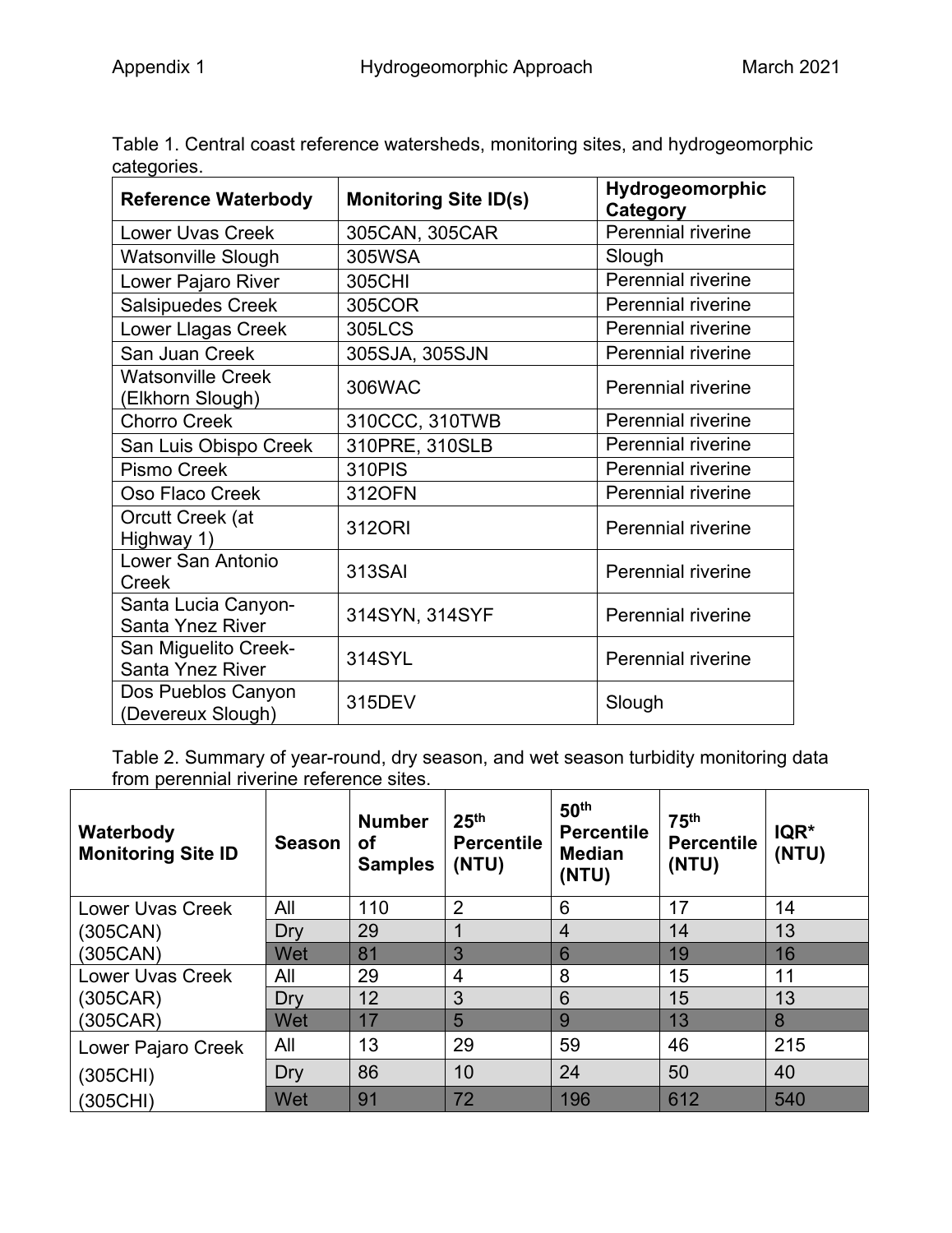| Waterbody<br><b>Monitoring Site ID</b> | <b>Season</b> | <b>Number</b><br><b>of</b><br><b>Samples</b> | 25 <sup>th</sup><br><b>Percentile</b><br>(NTU) | 50th<br><b>Percentile</b><br><b>Median</b><br>(NTU) | 75 <sup>th</sup><br><b>Percentile</b><br>(NTU) | IQR*<br>(NTU)   |
|----------------------------------------|---------------|----------------------------------------------|------------------------------------------------|-----------------------------------------------------|------------------------------------------------|-----------------|
| <b>Salsipuedes Creek</b>               | All           | 175                                          | $\overline{7}$                                 | 17                                                  | 39                                             | 32              |
| (305COR)                               | Dry           | 68                                           | 5                                              | 13                                                  | 34                                             | 29              |
| (305COR)                               | Wet           | 107                                          | 8                                              | 19                                                  | 47                                             | 39              |
| Lower Llagas Creek                     | All           | 151                                          | $\overline{2}$                                 | 4                                                   | $\overline{7}$                                 | 5               |
| (305LCS)                               | Dry           | 61                                           | $\mathbf{1}$                                   | 3                                                   | 6                                              | 5               |
| (305LCS)                               | Wet           | 90                                           | $\overline{2}$                                 | $\overline{\mathbf{4}}$                             | 9                                              | 8               |
| San Juan Creek                         | All           | 167                                          | $\overline{7}$                                 | 14                                                  | 22                                             | 15              |
| (305SJA)                               | Dry           | 69                                           | 6                                              | 9                                                   | 16                                             | 10              |
| (305SJA)                               | Wet           | 98                                           | 10                                             | 17                                                  | 27                                             | 17              |
| San Juan Creek.                        | All           | 28                                           | $\overline{2}$                                 | $\overline{4}$                                      | 16                                             | 14              |
| (305SJN)                               | Dry           | 10                                           | $\overline{2}$                                 | 3                                                   | 6                                              | $\overline{4}$  |
| (305SJN)                               | Wet           | 18                                           | $\overline{2}$                                 | 8                                                   | 23                                             | 20              |
| <b>Watsonville Creek</b>               | All           | 29                                           | 1                                              | 3                                                   | 8                                              | $\overline{7}$  |
| (306WAC)                               | Dry           | 13                                           | $\overline{0}$                                 | $\overline{1}$                                      | $\overline{5}$                                 | 5               |
| (306WAC)                               | Wet           | 16                                           | 3                                              | 5                                                   | 11                                             | 9               |
| <b>Chorro Creek</b>                    | All           | 313                                          | 1                                              | $\overline{2}$                                      | 3                                              | $\overline{2}$  |
| (310CCC)                               | Dry           | 118                                          | $\mathbf 1$                                    | $\mathbf 1$                                         | 3                                              | $\overline{2}$  |
| (310CCC)                               | Wet           | 195                                          | $\overline{1}$                                 | $\overline{2}$                                      | 3                                              | $\overline{2}$  |
| <b>Pismo Creek</b>                     | All           | 168                                          | $\mathbf 0$                                    | $\overline{2}$                                      | $6\phantom{1}$                                 | $6\phantom{1}6$ |
| (310PIS)                               | Dry           | 71                                           | $\overline{0}$                                 | $\overline{2}$                                      | 6                                              | $6\phantom{1}6$ |
| (310PIS)                               | Wet           | 97                                           | $\mathbf{0}$                                   | $\overline{2}$                                      | 6                                              | $6\phantom{1}6$ |
| San Luis Obispo Crk.                   | All           | 188                                          | $\overline{7}$                                 | 10                                                  | 16                                             | 9               |
| (310PRE)                               | Dry           | 80                                           | $\overline{7}$                                 | 10                                                  | 14                                             | $6\phantom{1}$  |
| (310PRE)                               | Wet           | 108                                          | $\overline{7}$                                 | 10                                                  | 21                                             | 15              |
| San Luis Obispo Crk.                   | All           | 178                                          | $\overline{0}$                                 | $\mathbf 0$                                         | $\overline{2}$                                 | $\overline{2}$  |
| (310SLB)                               | Dry           | 77                                           | $\overline{0}$                                 | $\overline{0}$                                      | $\mathbf{1}$                                   | $\mathbf{1}$    |
| (310SLB)                               | Wet           | 101                                          | $\overline{0}$                                 | $\overline{1}$                                      | 5                                              | 5               |
| <b>Chorro Creek</b>                    | All           | 434                                          | $\mathbf 1$                                    | $\mathbf 1$                                         | $\overline{2}$                                 | $\overline{2}$  |
| (310TWB)                               | Dry           | 160                                          | $\overline{0}$                                 | $\mathbf{1}$                                        | $\overline{2}$                                 | $\overline{2}$  |
| (310TWB)                               | Wet           | 274                                          | $\mathbf{1}$                                   | $\overline{1}$                                      | $\overline{2}$                                 | $\overline{1}$  |
| Little Oso Flaco Crk.                  | All           | 181                                          | $\overline{7}$                                 | 19                                                  | 39                                             | 32              |
| (312OFN)                               | Dry           | 80                                           | 4                                              | 8                                                   | 20                                             | 16              |
| $(312$ OFN)                            | Wet           | 101                                          | 15                                             | 25                                                  | 50                                             | 35              |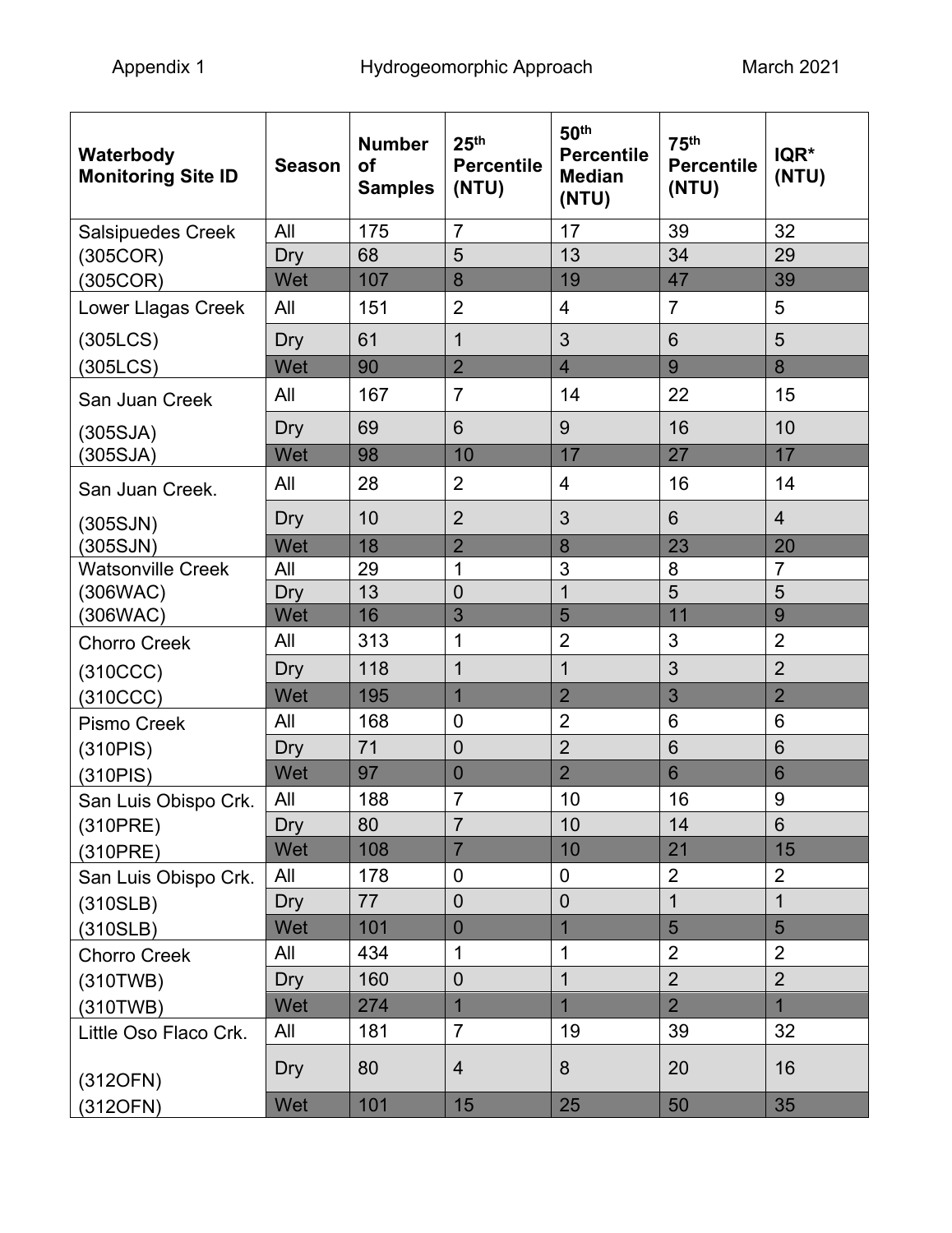| Waterbody<br><b>Monitoring Site ID</b> | <b>Season</b> | <b>Number</b><br><b>of</b><br><b>Samples</b> | 25 <sup>th</sup><br><b>Percentile</b><br>(NTU) | 50 <sup>th</sup><br><b>Percentile</b><br><b>Median</b><br>(NTU) | 75 <sup>th</sup><br><b>Percentile</b><br>(NTU) | IQR*<br>(NTU)  |
|----------------------------------------|---------------|----------------------------------------------|------------------------------------------------|-----------------------------------------------------------------|------------------------------------------------|----------------|
| Orcutt Crk. at Hwy 1                   | All           | 199                                          | 9                                              | 22                                                              | 89                                             | 80             |
| (312ORI)                               | Dry           | 85                                           | 8                                              | 11                                                              | 28                                             | 20             |
| (312ORI)                               | Wet           | 114                                          | 13                                             | 53                                                              | 171                                            | 158            |
| Lower San Antonio<br>Crk.              | All           | 166                                          | $\mathbf 0$                                    | 3                                                               | 10                                             | 10             |
| (313SAI)                               | Dry           | 68                                           | $\overline{0}$                                 | $\overline{2}$                                                  | 9                                              | 9              |
| (313SAI)                               | Wet           | 98                                           | $\overline{1}$                                 | $\overline{4}$                                                  | 11                                             | 10             |
| <b>Santa Ynez River</b>                | All           | 153                                          | $\overline{2}$                                 | 6                                                               | 14                                             | 12             |
| (314SYF)                               | Dry           | 63                                           | $\overline{1}$                                 | $\overline{4}$                                                  | 8                                              | $6\phantom{1}$ |
| (314SYF)                               | Wet           | 90                                           | 5                                              | 9                                                               | 20                                             | 16             |
| Santa Ynez River                       | All           | 79                                           | 1                                              | 3                                                               | 8                                              | $\overline{7}$ |
| (314SYL)                               | Dry           | 26                                           | $\overline{0}$                                 | $\overline{2}$                                                  | $\overline{4}$                                 | 3              |
| (314SYL)                               | Wet           | 53                                           | $\overline{1}$                                 | $\overline{\mathbf{4}}$                                         | 20                                             | 19             |
| <b>Santa Ynez River</b>                | All           | 220                                          | $\overline{0}$                                 | 3                                                               | 11                                             | 11             |
| (314SYN)                               | <b>Dry</b>    | 81                                           | $\overline{0}$                                 | $\overline{2}$                                                  | 6                                              | 5              |
| (314SYN)                               | Wet           | 139                                          | $\overline{0}$                                 | $\overline{4}$                                                  | 14                                             | 14             |
| Average                                | All           |                                              | 4                                              | 8                                                               | 20                                             | 17             |
| Average                                | Dry           |                                              | 3                                              | 6                                                               | 13                                             | 10             |
| Average                                | Wet           |                                              | 5                                              | 11                                                              | 28                                             | 23             |

| Table 3. Summary of year-round, dry season, and wet season turbidity monitoring data |  |
|--------------------------------------------------------------------------------------|--|
| from slough reference sites.                                                         |  |

| Waterbody<br><b>Monitoring Site ID</b> | <b>Season</b> | <b>Number</b><br>οf<br><b>Samples</b> | 25 <sub>th</sub><br>percentile<br>(NTU) | <b>Median</b><br>(NTU) | <b>75th</b><br>percentile<br>(NTU) |
|----------------------------------------|---------------|---------------------------------------|-----------------------------------------|------------------------|------------------------------------|
| <b>Watsonville Slough</b>              | All           | 142                                   | 14                                      | 40                     | 110                                |
| (305WSA)                               | Dry           | 48                                    | 13                                      | 22                     | 74                                 |
| (305WSA)                               | Wet           | 94                                    | 15                                      | 48                     | 112                                |
| Devereux Slough                        |               | 25                                    | 14                                      | 24                     | 45                                 |